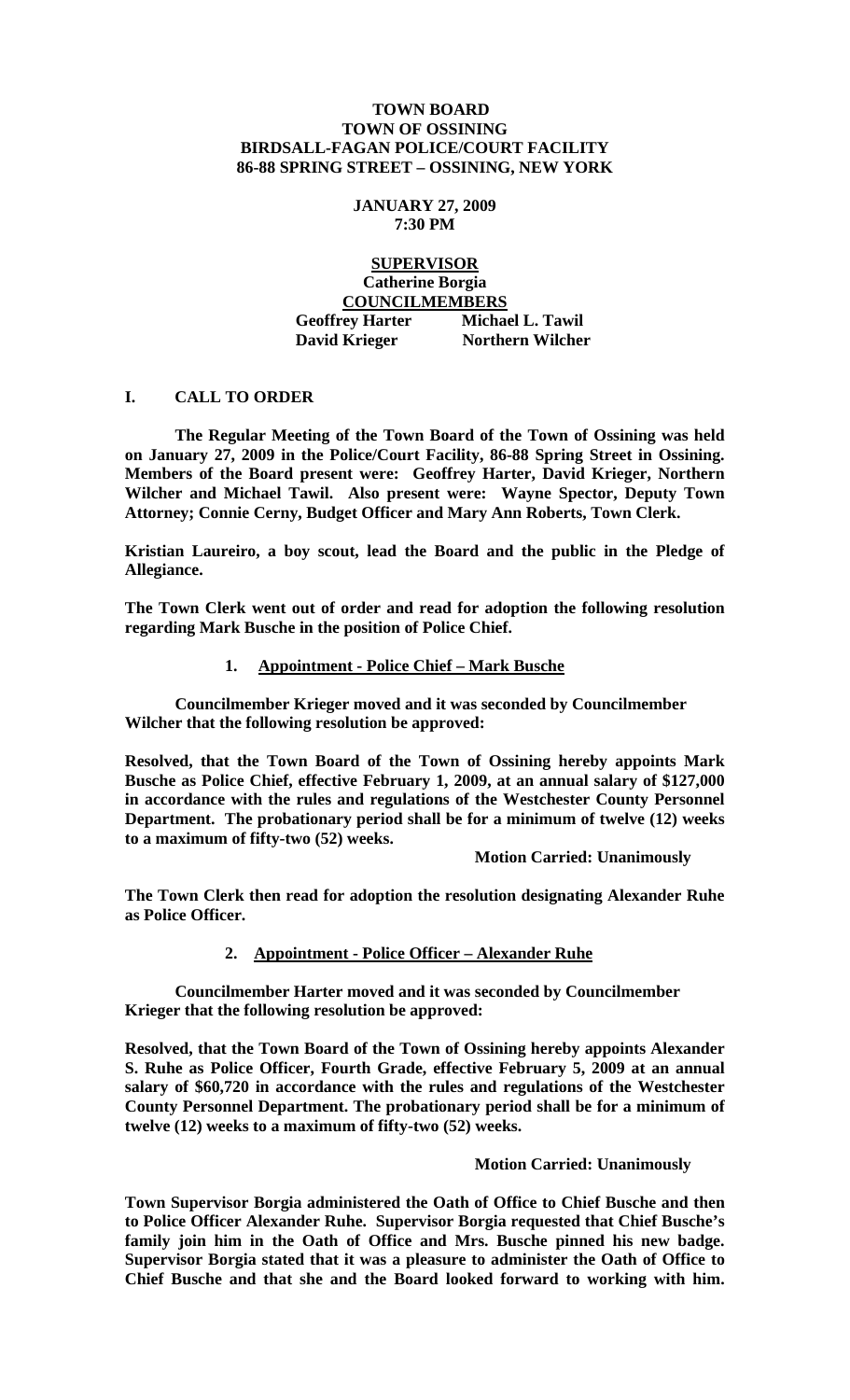**Chief Busche thanked the Board, especially his family and the men of the Town of Ossining Police Department for their constant support. Former Chief Kenneth Donato joined the group for photos.** 

**Town Supervisor Borgia asked that Patrolman Ruhe's family join him in the Oath of Office and Mrs. Ruhe pinned on his new badge. Patrolman Ruhe was welcomed to the Department by the Supervisor who said she was looking forward to working with him for many years to come. Patrolman Ruhe thanked everyone for their support and is looking forward to working with the men of the Town of Ossining Police Department.** 

**A brief recess was taken to take photographs and participate in a small reception.** 

**The Board then resumed with their regular order of business.** 

## **II. ANNOUNCEMENTS**

**Councilman Krieger announced that the Ossining Public Library would provide assistance with income tax on Thursdays from 10 a.m. – 3 p.m. beginning on**  February 5<sup>th</sup> and running thru April 9<sup>th</sup>. For further information please call the **Ossining Public Library Reference Department. Also at the Ossining Public**  Library on Wednesday, January 28<sup>th</sup> and February 11<sup>th</sup> they will be featuring the **best foreign films scheduled for 7 p.m.** 

**Councilman Harter reminded the public that the first half of the Village tax is due on January 31st as well as the second half of the School tax for 2008-2009. The Village Finance will be open on Saturday, January 31st from 9 a.m. – noon** 

## **III. PUBLIC COMMENT ON AGENDA ITEMS**

 **There were no comments.** 

#### **IV. BOARD RESOLUTIONS**

## **A. Approval of Minutes – January 13, 2009**

 **Councilmember Tawil moved and it was seconded by Councilmember Wilcher that the following be approved:** 

 **Resolved, that the Town Board of the Town of Ossining hereby accepts the Minutes of the January 13, 2009 Reorganizational/Regular Meeting as presented.** 

## **Motion Carried: Unanimously**

# **B. Approval of Voucher Detail Report**

 **Councilmember Harter moved and it was seconded by Councilmember Wilcher that the following be approved:** 

 **Resolved, that the Town Board of the Town of Ossining hereby approves the Voucher Detail Report dated January 27, 2009 in the amount of \$69,684.20 for 2008 and \$135,971.89 for 2009.** 

 **Motion Carried: Unanimously** 

## **C. Dale Cemetery-Schedule of Fees**

**Councilmember Wilcher moved and it was seconded by Councilmember Krieger that the following resolution be approved:**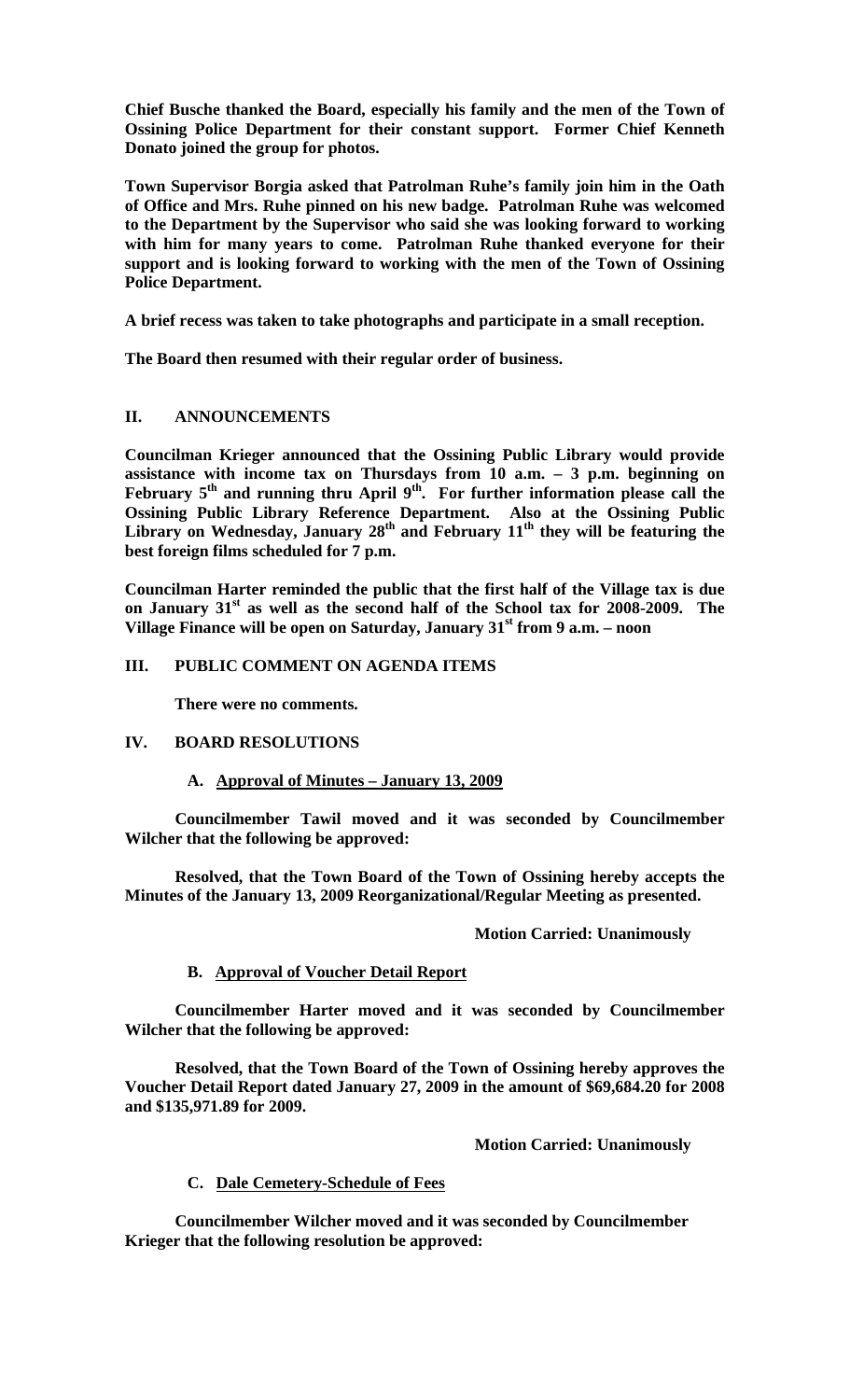**Resolved, that the Town Board of the Town of Ossining hereby approves the following Schedule of Fees for Dale Cemetery, as follows:** 

| <b>Single Depth Grave</b>                               | \$1,450.00 |
|---------------------------------------------------------|------------|
| <b>Double Depth Grave</b>                               | \$1,900.00 |
|                                                         |            |
| (Section 9 only)                                        |            |
| <b>Single Depth Grave</b>                               | \$1,200.00 |
| <b>Double Depth Grave</b>                               | \$1,500.00 |
| Child's Grave $(2.5' \times 5')$                        | \$450.00   |
| Baby's Grave $(18" \times 26")$                         | \$250.00   |
|                                                         |            |
| <b>Single space in Columbarium</b>                      | \$750.00   |
| (Inscription not included)                              |            |
|                                                         |            |
| <b>Cremation Grave Space</b>                            | \$450.00   |
| <b>Interment Charges</b>                                |            |
|                                                         |            |
| <b>Single depth with Vault/Liner</b>                    | \$1,000.00 |
| <b>Single Depth with a Casket</b>                       | \$1,075.00 |
|                                                         |            |
| Double Depth with a Vault/Liner                         | \$1,150.00 |
| <b>Double Depth with a Casket</b>                       | \$1,225.00 |
|                                                         |            |
| Child's Grave (up to 5' in length)                      | \$475.00   |
| Baby Grave (up to $26$ ")                               | \$300.00   |
| <b>Cremated Remains</b>                                 | \$450.00   |
|                                                         |            |
| <b>Disinterment Charges</b>                             |            |
|                                                         |            |
| <b>Disinterment remaining at Cemetery (with Vault)</b>  |            |
| <b>Single Depth</b>                                     | \$2,200.00 |
| <b>Double Depth</b>                                     | \$2,500.00 |
| <b>Disinterment remaining at Cemetery (Casket only)</b> |            |
| <b>Single Depth</b>                                     | \$2,300.00 |
| <b>Double Depth</b>                                     | \$2,650.00 |
|                                                         |            |
|                                                         |            |

**Disinterment to another Cemetery (with vault) \$1,400.00\* Disinterment to another Cemetery (casket only) \$1,950.00\*** 

**\*The above disinterment charges are for labor only. There will be additional charges if a new wood box or steel vault is necessary at the time of removal. Concrete vault company charges are additional.** 

**Additional Charges**

**There are no interments on Sunday or Holidays Burials must arrive by 2:00p.m. Monday through Friday Saturday burials must arrive before 11:30 am If arrival is after 11:30 AM there will be an additional charge of \$85.00 per ½ hour.** 

**Saturday full interment fee \$275.00 additional Saturday cremains interment fee \$125.00 additional**